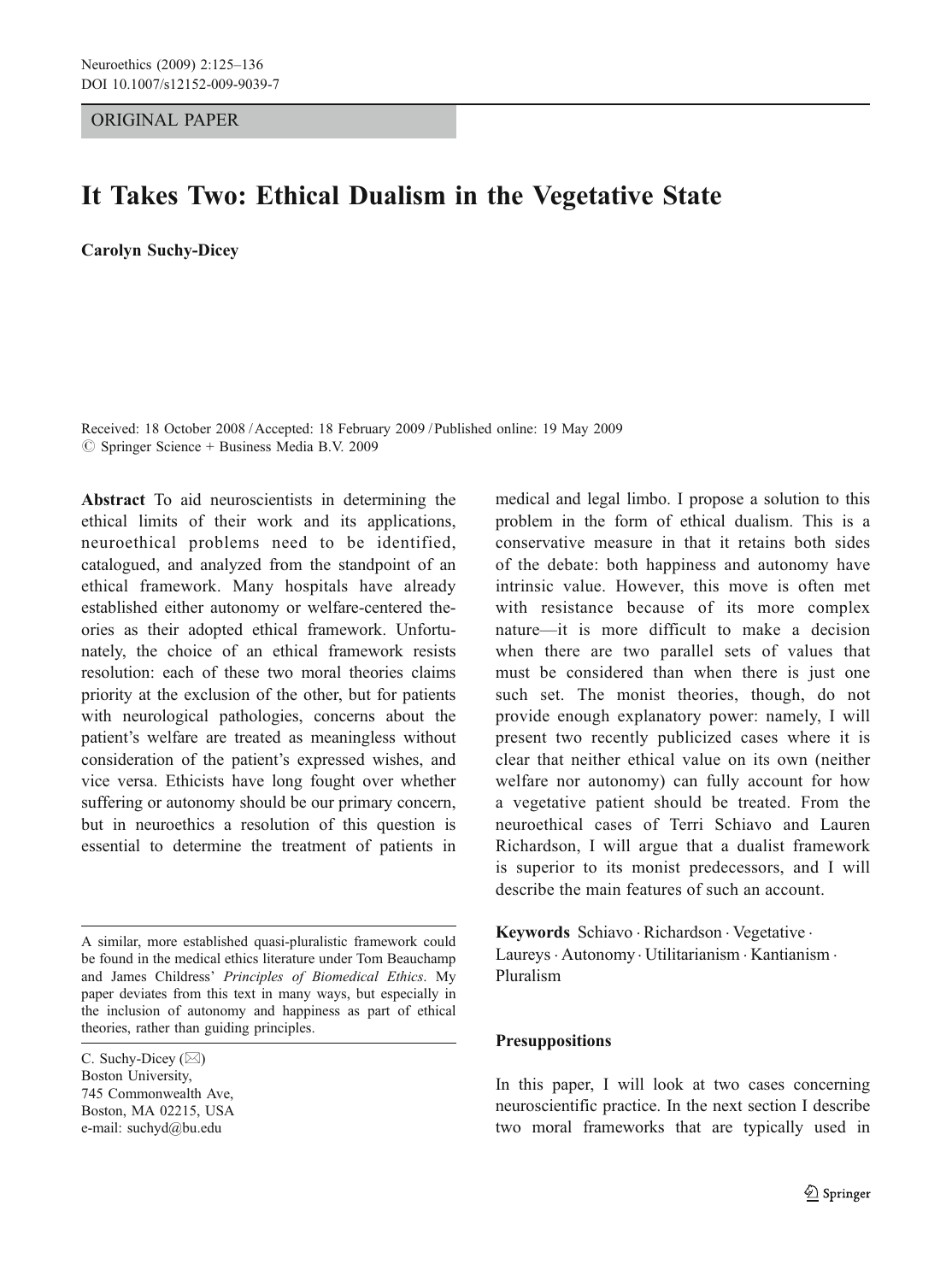addressing these problems, referred to here as the autonomy and welfare-centered approaches. Importantly, my argument for dualism rests on the prior acceptance of at least one of these ethical principles. If the reader is not committed to either, I do not here have an argument against competing theories, such as virtue ethics. Nonetheless, besides being two of the most prevalent moral theories, these two approaches are individually attractive because they use universal principles to determine what sort of action a person should take, which makes them easier to implement than many competing theories. After examining these frameworks and the delineation of states of consciousness, I will apply these to the two case studies. From this, I will show that as autonomy and welfare-centered approaches address different intrinsic values, those ethical problems that involve both values, such as the neuroethical cases that I present here, require both approaches.

# Two Moral Frameworks

Although for ethicists this section might appear unnecessary, I want to be as clear as possible about my assumptions concerning the two moral frameworks I am criticizing. Therefore, I will represent the two frameworks in light of three questions every moral system attempts to answer: who it is that deserves moral treatment, how we should treat those who deserve moral treatment, and how to arbitrate between people or groups that deserve moral treatment when few are able to receive it. The two moral theories that I consider offer different solutions to these three main questions. Because both approaches contain intuitive aspects, I will attempt to show the theories in their best light, so that when I show their inadequacy in later sections it will not be for want of generosity to the particular views.

A well-known consequentialist, Brad Hooker, thinks that moral theories compete in virtue of four qualities, including that good theories recommend action in line with our considered moral views and that good "moral theories should help us deal with moral questions about which we are not confident, or do not agree" ([[1\]](#page-11-0)). Like Hooker, I take the utility of moral theories seriously, and am largely criticizing the two approaches in this article based on their inability to help us in making a decision in the difficult case of the vegetative state. Thus, although I am not arguing against these two moral theories in general, I am arguing that they cannot help us to make decisions in some cases, whereas a dualist framework can. As neuroethics requires a framework that will help to guide us in difficult cases, I recommend the pluralist approach.

# The Autonomy-Centered Approach

#### Who Has Moral Status?

The first approach that I want to consider is what I will call the autonomy-centered approach. An autonomy-centered moral theory will assign moral status to anyone who is a moral agent. That is, only moral agents deserve moral treatment. What makes someone or something a moral agent differs among theorists that take this approach, but all include autonomy in some form.

All understandings of moral agency cohere in that to be an agent, in general, means to be able to act. The root of the word "agent" is from the Latin word "agito," which means to put in motion or to move. Thus, an agent is one who is able to move or act, and a moral agent is one who is able to move or act morally. This is understood in terms of autonomy: a moral agent is one who has moral autonomy, or the ability to make moral decisions. Differences in the accounts come with this extension of agency to moral agency: some theorists have thought that this requires the capacity to reason, as morality is built from practical reason.<sup>1</sup> Others have thought that agency requires the ability to reciprocate moral action.<sup>2</sup> Most conspicuously, Tom Regan has argued that one need only be the subjectof-a-life to be a moral agent. That is, for Regan, one has to be an experiencing and motivated subject to be a moral agent, but does not have to have reason [[5\]](#page-11-0).

In the overly simple form I have given, the first two of these requirements are too strong for a general account of moral agency. The first requires that the

<sup>&</sup>lt;sup>1</sup> Immanuel Kant is the most notable: see his Critique of Practical Reason, Groundwork of the Metaphysic of Morals, and The Metaphysics of Morals [\[2](#page-11-0), [3](#page-11-0)].

<sup>&</sup>lt;sup>2</sup> See Bonnie Steinbock's "Speciesism and the idea of equality" [[4](#page-11-0)]. Reciprocity here is not to be confused with Kant's reciprocity thesis, as demonstrated by Henry Allison in "Morality and freedom: Kant's reciprocity thesis," where the reciprocity is between the moral law and the ability to reason or act freely.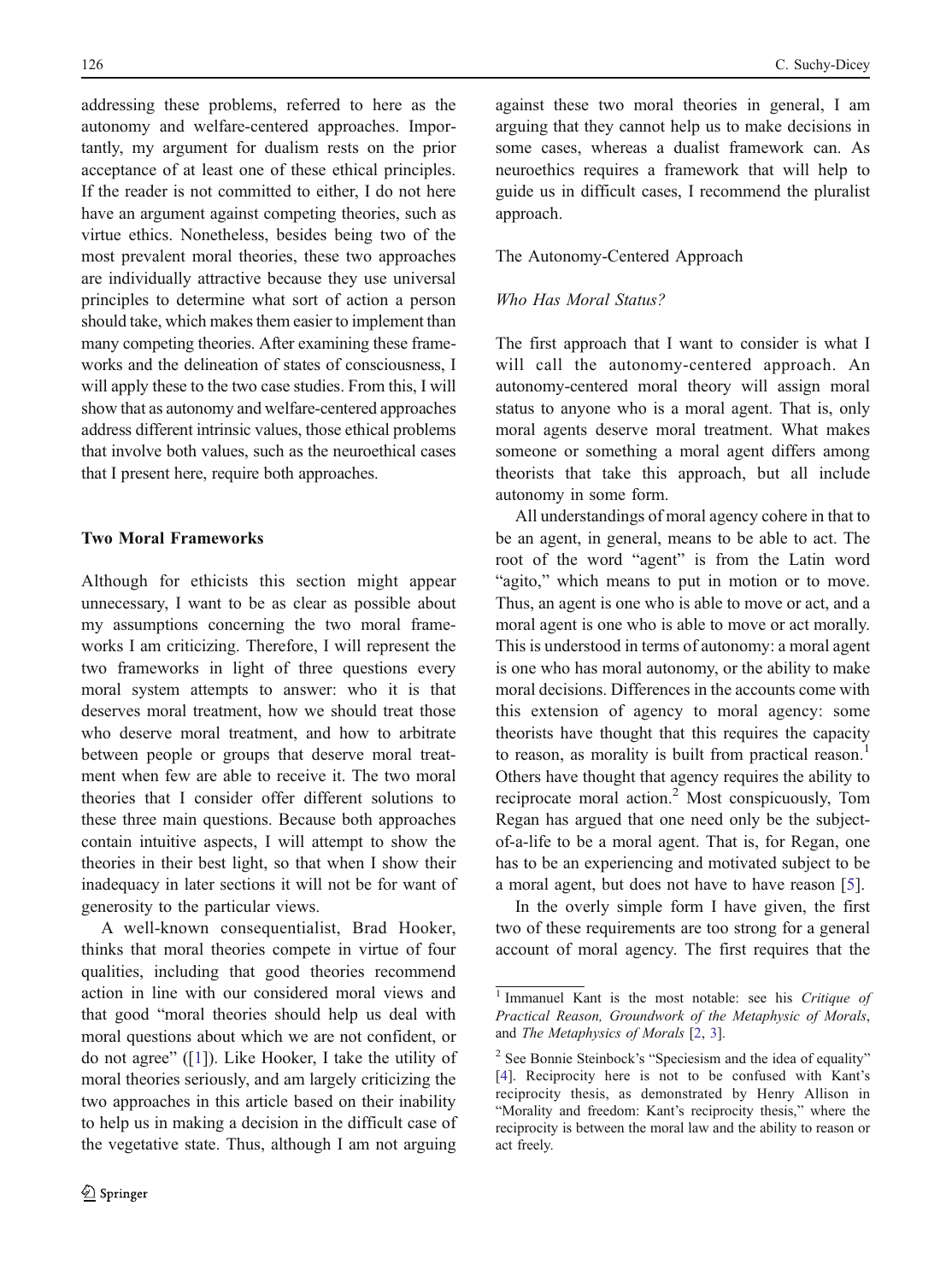agent have a conceptual understanding of his or her actions, whereas the second requires that the agent is able to return moral action. However, for someone in a comatose state, for example, we know that the person is not currently able to reciprocate moral actions or to think rationally, but we do not know whether this is a temporary or permanent interruption of agency. Temporary stupor, as in sleep, should not exempt one from moral status. An account of moral agency should take into consideration the potential for moral agency when deciding whether someone or something should count as a moral agent. This addition is not necessary for the third strand of autonomy-centered approaches, as Regan's theory requires only that the moral agent be the type of subject who is capable of having moral motivation, but not that this motivation leads all the way to action.

The practical reason approach may need a second addition to answer the feminist critique of justicebased ethics. Justice-based ethics, in this view, includes all those theories that link moral value to conceptual principles, such as justice. The feminist critique of this type of theory is that it does not include the ethics of care, where the ethics of care can be described as linking ethical action to empathy, rather than reason.<sup>3</sup> Because the motivation for moral action from empathy is an alternative, rationality cannot be an exclusive requirement for moral agency. Animals and humans that are able to empathize but not reason are moral agents, in this view.<sup>4</sup>

Incorporating these worries, the autonomycentered approach that I consider here requires that to be eligible for moral status one must have the potential to reciprocate moral actions, whether through reason or through empathy. Much of the weight of this requirement hangs on the use of "potential," but I will use it to mean temporal potential, where temporal limitations are not seen as disrupting agency if the agent would otherwise act morally. By using this form of the agent-centered approach, I hope to be assessing the theory at its strongest.

#### How Should Those with Moral Status Be Treated?

Once the requirements are put in place for moral status, the autonomy-centered theorist has to determine how those persons and things with moral status should be treated. For the two universal theories I consider in this paper, the prescription for moral action follows from the realization of an intrinsic good. The motivation behind choosing an autonomycentered approach is the intuition<sup>5</sup> that part of what makes an act right or wrong is the will or motive of the actor. Thus, good will is singled out by the autonomy-centered theorist as having intrinsic value, and because the good will has intrinsic value, we should act in a way that protects, preserves, and promotes it. More specifically, we should ensure our own good will and act in a way that respects the autonomy of others, so as to avoid harming their good wills.

Respect, as it is used here, is most commonly understood through reflexivity. That is, in determining how to treat another being with moral status, one should always consider what promotes autonomy and the good will in oneself. This is not the same as equal respect, as there is some standard of what counts as good. For example, someone who treats him or herself poorly should not be understood as acting morally if they treat others equally poorly; there needs to be a minimum standard of respect for something to count as a morally praiseworthy action.

#### How Should We Adjudicate Moral Dilemmas?

Finally, when acting morally it is essential to protect and promote the autonomy of all the moral agents involved. In the face of an ethical dilemma, we must abstain from any action toward other moral agents that might compromise their autonomy or good will. Although we should try to prevent harm to other moral agents, we should never sacrifice one moral agent for the sake of another, because each is intrinsically valuable.

<sup>&</sup>lt;sup>3</sup> This critique may be found in much older texts, such as in the writings of David Hume, using different terminology. See his Treatise of Human Nature.

<sup>4</sup> Some examples of humans that satisfy these criteria may include infants, brain-damaged adults, or severely deformed adults.

<sup>5</sup> "Intuition is used in many ways, so it is worth describing my own usage: "moral intuition" is considered moral judgment. That is, "intuition" is neither reflex nor unreflective judgment, but a resolution that comes out of a process of reflection.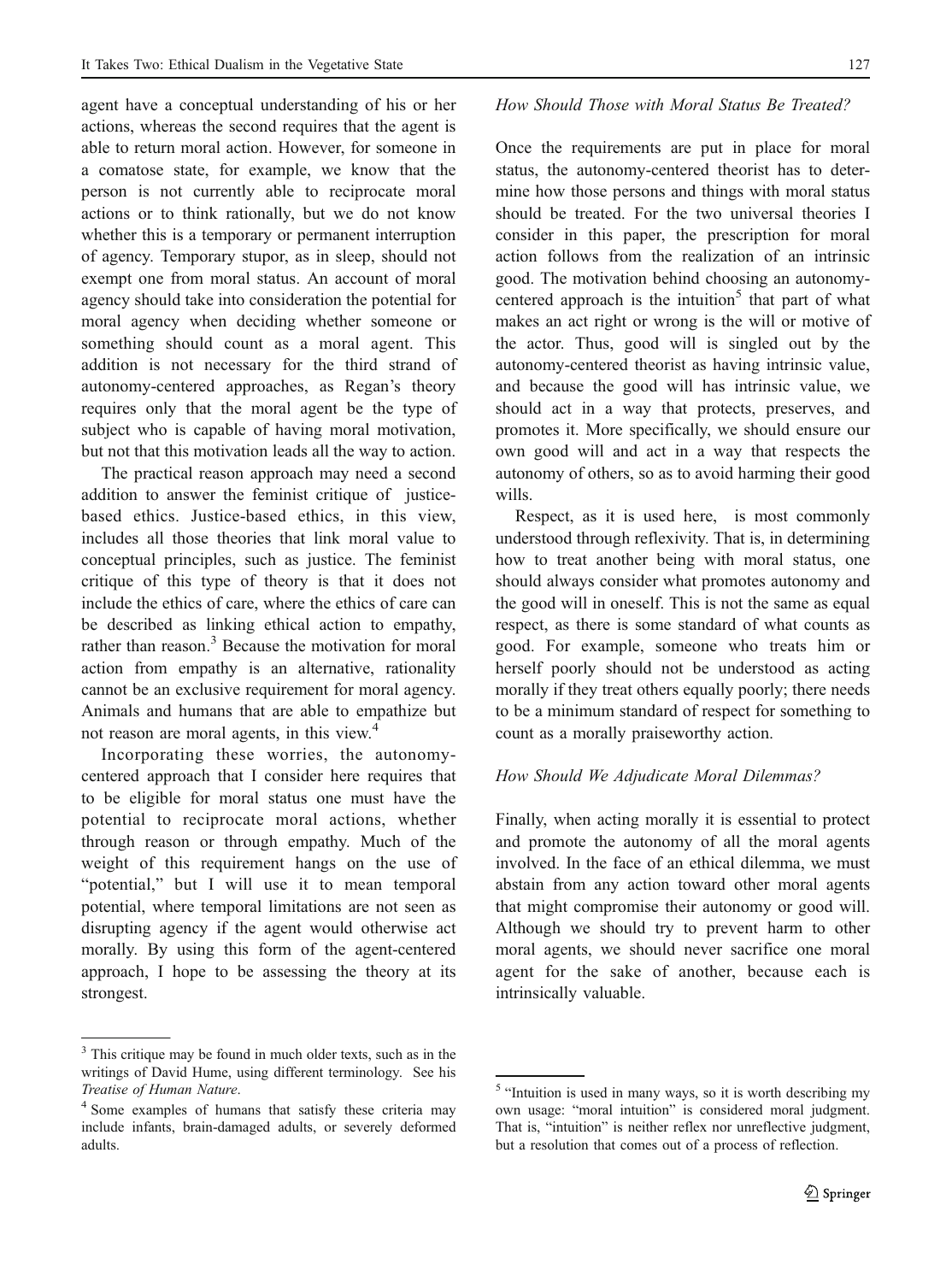# The Welfare-Centered Approach

#### Who Deserves Moral Status?

The other type of theory that I consider here is what I dub the welfare-centered approach. "Welfare" is a noun that derives from the Middle-English phrasal verb "wel faren," which means "to prosper." I use the term "welfare" instead of the more usual "happiness" because it captures what I consider the key aspect of the ambiguous latter term. Unlike the autonomycentered view, in the welfare-centered view, a person or thing has moral status if it is a moral subject.

There are different approaches to characterizing what counts as being a moral subject. In the most widespread view, the ability to feel pleasure or pain, is all that is needed to make someone worthy of moral treatment.<sup>6</sup> In this view, someone should be treated morally regardless of whether he or she is capable of acting morally or having moral motivations: to be worthy of moral treatment one only need be capable of experiencing welfare, which is characterized as pleasure in the absence of pain.

# How Should Those with Moral Status Be Treated?

Motivating the welfare-centered view is the belief that only welfare has intrinsic value. This belief comes from the observation that all human desires can be collapsed into an underlying desire to be well or happy. Unlike the autonomy-centered view where each moral agent is one full unit of intrinsic value in virtue of his or her capacity for a good will, in the welfare-centered view the units of welfare can be transferred among individual subjects. Thus, in this view, individuals that would contribute more to the overall welfare (where overall welfare includes the total welfare of all moral subjects) can be given preferential treatment, and individuals who would otherwise take away from the overall welfare can be given sub-standard treatment. In the welfare-centered view, the focus is on the total units of pleasure and pain (the total welfare) cross moral subjects, rather than protecting each individual.

Given this motivation, when deciding how to treat moral subjects in the welfare-centered view one should simply weigh up the total pleasures and pains that will result from different actions. That is, moral subjects should be treated in such a way as to maximize the collective pleasure and minimize the collective pain, which is (it is suggested) equivalent to maximizing welfare. This approach also applies to the moral dilemmas that one might face—when confronted with a moral dilemma, one should always act in such a way as to maximize welfare.

### Methodology

While both the autonomy and welfare-centered approaches have intuitive elements, the two cannot be combined in their current state, as each claims the exclusivity of one intrinsic value, welfare or autonomy. One way to solve this issue is to test each theory against particular case-studies in neuroethics. I will analyze two such cases of patients in a vegetative state: Terri Schiavo and Lauren Richardson. Unfortunately, when applied to these case studies, both autonomy and welfare-centered approaches give recommendations that run up against our moral intuitions, though this happens for different reasons in each case.

However, a general problem in testing moral theories with intuitions is that our intuitions can be more sensitive to epistemic gaps than the prescriptions of moral theories; prescriptions for moral action are bound to the present facts and all of their indeterminacy. As will become clear in later sections, to fairly test the prescriptions of moral theories, we require a testing ground where intuitions are not likely to go awry from the present facts. In Terri Schiavo's case, we have negative intuitions about the prescriptions of the happiness and autonomy-centered approaches. However, because of an epistemic gap in verifying the absence of consciousness, we don't know if these intuitions are faulting the moral theories or if we are holding onto a sliver of hope (despite the reported facts) that Terri Schiavo is conscious. Given this epistemic gap, Terri Schiavo's case would seem to be a poor test of these theories, testing them only against the presently given facts and thus suggesting merely skeptical dualism: dualism until we have a better understanding of the vegetative state. To show that the vegetative case suggests more than skeptical dualism, I present the case of Lauren Richardson.

<sup>6</sup> Jeremy Bentham, John Stewart Mill, and Peter Singer are all famous for holding this view. See Peter Singer's Animal liberation: a new ethics for our treatment of animals [\[6](#page-11-0)].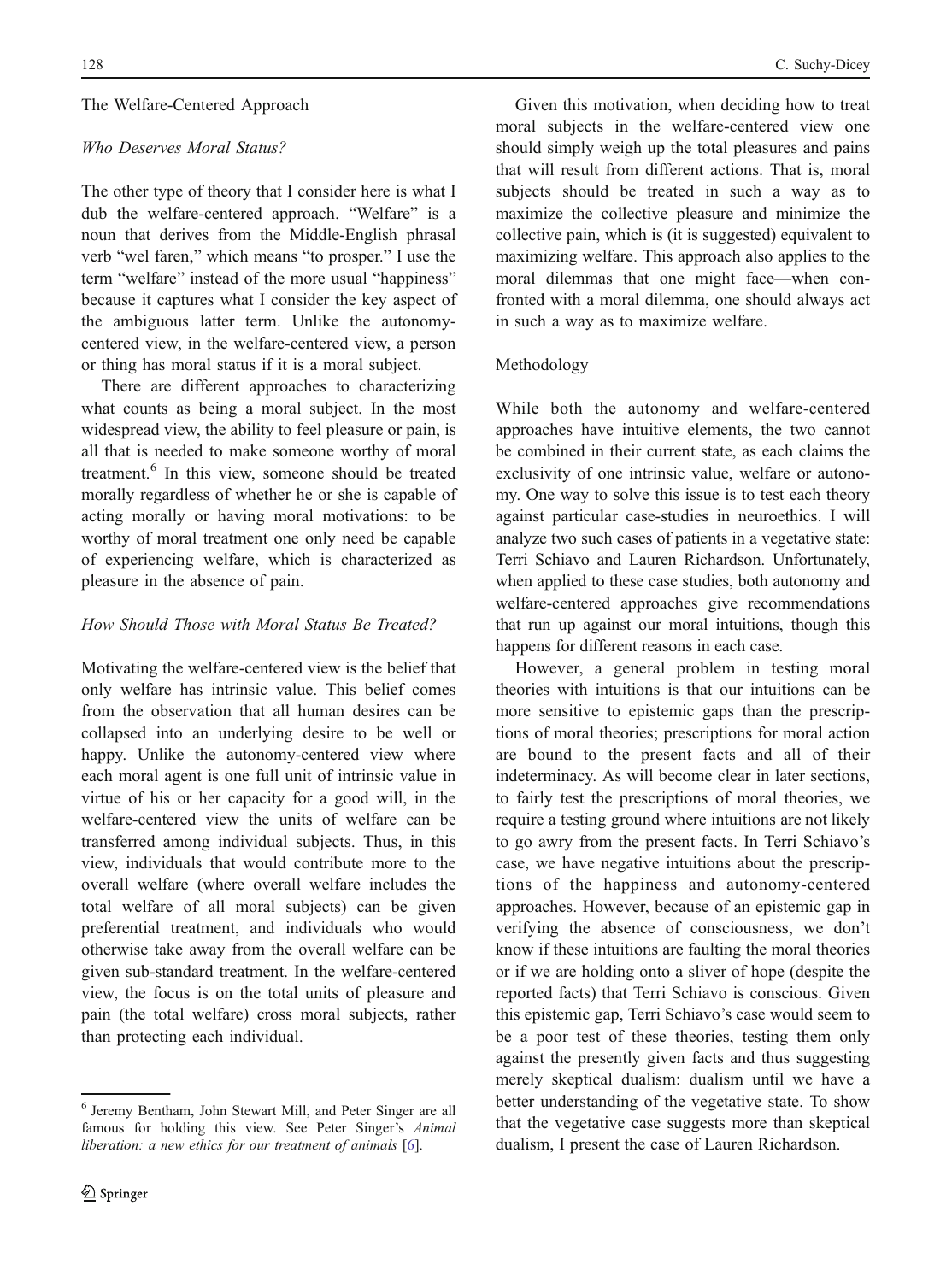Lauren Richardson's case is a fairer test for our intuitions because it takes the focus off the epistemic gap by avoiding it. Due to new developments in medicine, I present Lauren Richardson as having the potential for consciousness. Because Lauren Richardson was previously conscious, there is an epistemic asymmetry between showing that she has the potential for consciousness and showing that she has no such potential that is not present in the establishment of potential consciousness in a robot, for example. In Lauren's case, the prescriptions of the two moral theories do not rely on negative medical proclamations of Lauren's status in a way that flags our moral intuitions. Even so, I will show that the autonomy and welfare-centered approaches fall short of supplying adequate justification for her treatment. Thus, even admitting an epistemic gap that could affect our judgment of the Terri Schiavo case, I contend that because of new medical findings (which will be explained in later sections) we can avoid that gap and use a more powerful test case for the welfare and autonomy-centered approaches in the case of Lauren Richardson.

## Delineating States of Consciousness

As with ethicists and the previous section on moral frameworks, experts in consciousness studies will probably find this section unnecessary, but I present it so that my assumptions about states of consciousness are clear. There are three states of consciousness that are crucial to understanding the importance of these cases: vegetative, minimally-conscious, and lockedin. Many brain injuries start off in the comatose state and progress to brain death, the vegetative state, the locked-in syndrome, or into chronic coma. From the vegetative state it is possible to proceed to a minimally conscious state [\[8](#page-11-0)]. Two dimensions can serve to distinguish these states of consciousness with the exception of locked-in syndrome, which is an outlier<sup>7</sup>: the level and content of consciousness. The level of consciousness indicates how awake a patient is from deep sleep to alertness, whereas the content of consciousness marks patient awareness, from insensibility to perceptivity. A coma is at the bottom of both dimensions, as a patient in a coma is neither awake nor aware. Conscious wakefulness is at the top of both scales, as it involves both awareness and wakefulness [\[9](#page-11-0)].

The vegetative state is clinically characterized by wakefulness without awareness. That is, unlike in the comatose state, the vegetative patient has patterns of sleeping and waking, eye movement, facial expressions, vocalizations, and some stimulus response. However, because the vegetative state is neurologically characterized by loss of the cortices, which seem to be required for conscious experience, all of these actions are undertaken without awareness or cognition; they are reflexive actions instigated by the brain stem. The actions of someone in a vegetative state are distinguishable from those of conscious patients by their irregularity and inconsistency [\[13](#page-11-0)]. By definition, therefore, those in the vegetative state are unable to experience or act voluntarily [[12\]](#page-11-0).

Some of those in the vegetative state progress into the minimally conscious state, characterized by wakefulness with some awareness, but these states are very difficult to tell apart. In fact, a London hospital reported that forty-three percent of its forty patients diagnosed as being in a vegetative state were misdiagnosed and in fact conscious [[11\]](#page-11-0). Sixty-five percent of the misdiagnosed were blind or severely visually impaired [\[11\]](#page-11-0). One reason for the misdiagnosis in the case of the blind is the requirement of visual tracking as an exhibition of awareness.<sup>8</sup> This is one of the easier tests to administer and is also a good way of ensuring that the patient is not in the locked-in state, as will be shown further on, but commonly misdiagnoses minimally conscious patients who are also blind [[12\]](#page-11-0).

The minimally conscious state exhibits inconsistent evidence of awareness because the patient is easily exhausted and comes in and out of states of awareness. Clinical criteria include the reproducible following of commands, "yes" or "no" responses, intelligible verbalizations, or repeatable voluntary behavior that is relevant to the stimuli [\[10](#page-11-0)]. Neuro-

<sup>7</sup> Locked-in syndrome is a syndrome of the expression of consciousness, not of consciousness itself, and so it cannot be distinguished from healthy patients with this scale.

<sup>8</sup> The majority of hospitals in the United States and Europe use the Glasgow Coma Scale to diagnose patients. This scale, set up in 1974, uses observations of the eyes, motor function, and verbal ability to categorize patient, where the proper functioning of all three of these is necessary for being classified as fully conscious [[12](#page-11-0)].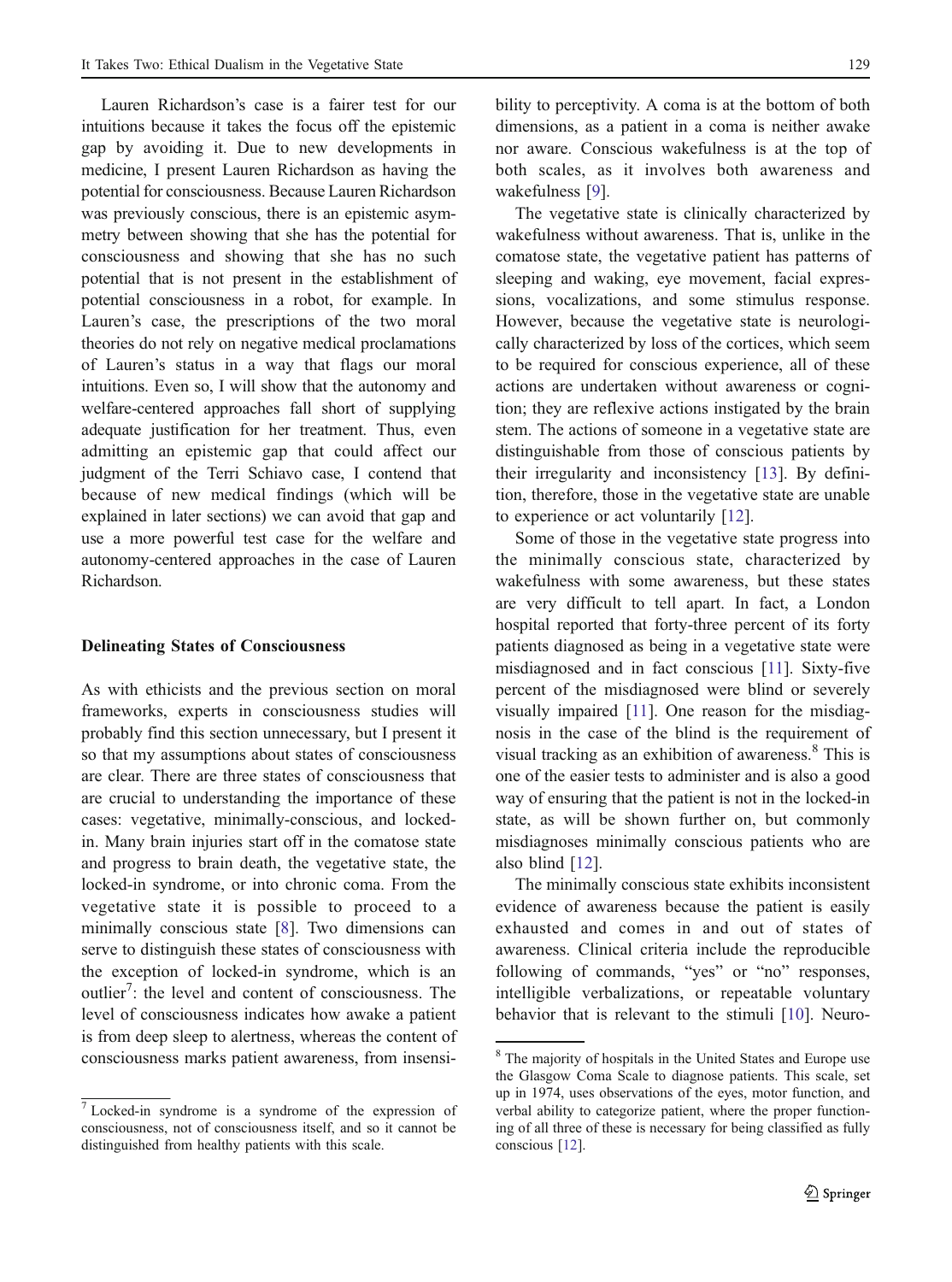logical differences with the vegetative state include a more global brain reaction to stimuli: one study showed that sound stimuli activated many areas of the brain for patients in the minimally conscious state, whereas in vegetative patients these activated only the areas needed to process sound [\[13](#page-11-0)]. Likewise, those in the vegetative state show only limited brain activation in response to pain, whereas minimally conscious patients have more wide-ranging activations like those of healthy patients [[14\]](#page-11-0).

The locked-in syndrome is a near reversal of the clinical and neurological symptoms of the minimally conscious and vegetative states: the patient is entirely consciously awake and aware, but generally unable to move or control the body with the exception of eye movements. Unlike the vegetative and minimally conscious states, the patient's brain stem and midbrain, which serve as the gateways to bodily function, are damaged, whereas the cortices are left intact [\[8](#page-11-0)]. Many patients in the locked-in state communicate through blinking the eyelids, and one such patient was even able to write a book this way.<sup>9</sup> Thus, persistent eye-tracking is a good way of differentiating those in the locked in state. However, a more reliable assessment of consciousness that would help separate these three states would be to give patients brain scans while undergoing a mental imagery task [[9\]](#page-11-0). This was undertaken by Adrian Owen et al., who purported to show that some patients diagnosed as vegetative responded when given commands to imagine playing tennis by activating their motor cortex [[16\]](#page-11-0). This appears to show that the study of brain imagery can make finer distinctions than clinical diagnoses, as brain scans showed these patients to be in a minimally conscious state, despite their vegetative status.

#### Case One: Theresa Marie "Terri" Schiavo

The case of Terri Schiavo was so widely publicized that there are many written accounts of her predicament. However, I have found that many of these documents involve contradictions and confusions, and thus a restating of the factual knowledge (as given in the court documents) is essential to clarifying her case.

Theresa Marie Schiavo was twenty-seven years old when in 1990 her heart stopped supplying sufficient blood to her brain for about an hour, and she went unconscious. The cause of this event is undetermined, according to her autopsy report in 2005 [\[7](#page-11-0)]. Due to the lack of oxygen being supplied to her brain, many areas of her brain suffered damage. In fact, at the time of her autopsy, fifteen years after the injury, her brain had atrophied to half the size of a normal brain for a woman of her age, and about three-quarters the size of the brain of a woman in a similar state of consciousness for a similar amount of time [[7\]](#page-11-0). The size of her brain indicates the extent of damage, which involved nearly all of the cortical areas including the visual cortex, the loss of which rendered Terri Schiavo blind. The state of her brain was consistent with her being either in a persistent vegetative state or in a minimally conscious state, and the determination between these could only be done clinically, according to the autopsy report [[7\]](#page-11-0). That is, post-mortem research was not able to distinguish between these two states by examining the brain alone due to the fact that the minimally conscious state had, at the time, only recently been defined in the literature and only in terms of clinical difference, where clinical diagnoses are made with respect to the functionality of the brain rather than to its structure.

One part of the difficulty in the Terri Schiavo case was determining whether she was in a vegetative or minimally conscious state. Given the definition of these three states of consciousness, it is clear that distinguishing between the three would be difficult even for an experienced doctor. It is no surprise, then, that doctors sometimes disagree about the medical status of their patients. Terri Schiavo is one such controversial case. Able and experienced doctors claimed both that she was in a persistent vegetative state with no chance of improvement and that she was in a minimally conscious state and may benefit from new therapies [\[17](#page-11-0)]. As mentioned above, the neurological evidence from the autopsy does not establish Terri Schiavo's condition as either vegetative or minimally conscious. However, the autopsy does establish that the damage was in the higher cortical areas, which rules out locked-in syndrome and the possibility that Terri Schiavo was fully conscious but unable to communicate.

 $9$  Jean Dominique Bauby's The Diving Bell and the Butterfly, a translation from Le scaphandre et le papillon, was published in 1997 by Random House two years after his stroke [[15](#page-11-0)].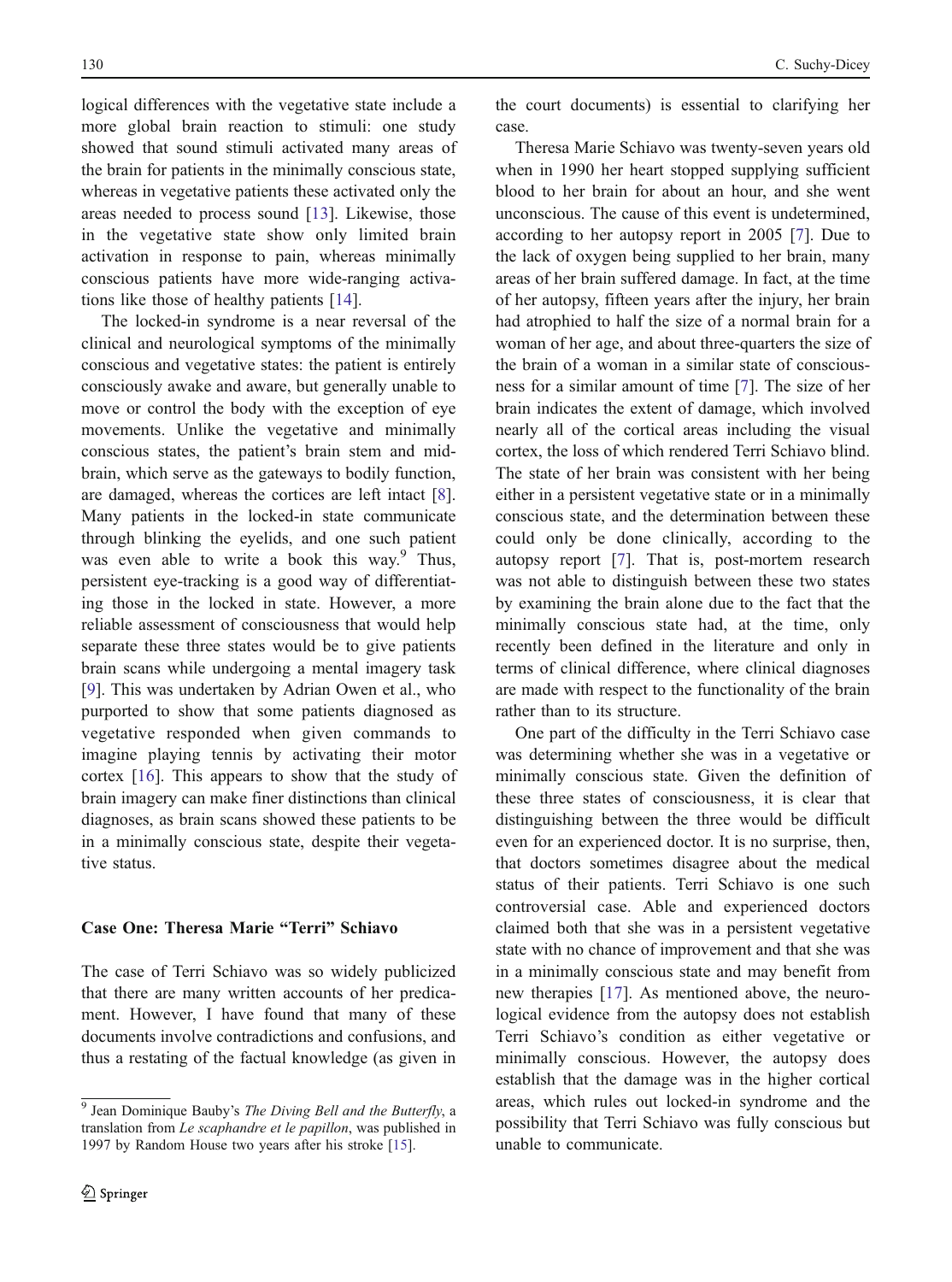In Terri Schiavo's case a legal dispute ensued over her status and care. On the one side, her husband, Michael Schiavo, had petitioned the court to act as a temporary guardian and decide the fate of Terri Schiavo based on the evidence it received. The court ruled that Terri Schiavo would have wished to refuse medical care in the case that she was on artificial life support without probable recovery, based on verbal evidence given by Michael Schiavo, his brother, and his sister-in-law [\[18](#page-11-0)]. Terri Schiavo's parents, Robert and Mary Schindler, opposed this motion and appealed to overturn it, citing evidence both that Terri Schiavo did not believe in ending life through the removal of life support and that she was, in fact, in a minimally conscious state [[19\]](#page-11-0). The case of Terri Schiavo became a legal dispute over whether Terri's supposed desire to refuse treatment was trumped by her alleged emergence into a minimally conscious state. Michael Schiavo ultimately won the legal battle and Terri Schiavo passed away in March of 2005.

Terri Schiavo's case has an ethical dimension that is relevant to the cause of finding a neuroethical framework: it involves both her wishes as an autonomous agent and her status as a sentient being. Judge Greer argued that Terri Schiavo's wishes were clear—she did not want to live in the case that she would be artificially supported without the chance for recovery. Moreover, Greer argued that the medical evidence pointed to the latter condition being fulfilled, allowing for the termination of Terri Schiavo's treatment.

Terri Schiavo's and the Autonomy-Centered View

The part of this story that is relevant to the autonomycentered theorist is the debate about what Terri Schiavo wishes. The first ruling was in favor of Michael Schiavo and against the Schindlers on the grounds that Terri Schiavo would have wished to end treatment in the given situation. Thus, it appears that autonomy, as it is legally defined, had the leading role in this trial. If one wanted to bring this first debate into an ethical setting, one might claim that the moral notion of autonomy is the most relevant to the case, and thus that an autonomy-centered framework is preferable for its analysis.

Of course, respecting moral autonomy, as defined above, does not simply mean respecting one's stated wishes, as it might in the legal setting. It does mean allowing for self-determination, so far as it lines up with rationality. The wishes should not be supported, in this system, when they involve acting in a way that harms our own autonomy (by acting akratically, or against our own best judgement) or the autonomy of others (by supporting their akratic behavior, or by failing to allow them to act in line with their best judgement). Thus, to treat Terri Schiavo appropriately in this framework is to support and not hinder her autonomy or good will while also acting according to our own autonomy or good will.

One objection to this idea is that Terri Schiavo no longer had the potential to be autonomous (even if she was minimally conscious). Because of this, she did not fit into the requirements of the autonomy-centered framework outlined above: according to the doctors assigned to her case, Terri Schiavo did not have the potential for conscious experience, and thus could not have been considered a moral agent. In this case, considerations of her autonomy should not apply.

There are a couple of unsatisfactory ways to try and solve this difficulty. One is to say that to address Terri's autonomy is to respect her past moral self or the memory of her autonomy. However, respecting the memory of someone's autonomy dilutes the mandate to respect actually autonomous beings, as respecting all past autonomies would grossly inflate our moral sphere. That is, if we had to take into account the wills of every past being in the same way that we take into account currently autonomous beings, we would run into a cobweb of moral dilemmas that run counter to the spirit of the autonomy approach.

A second approach is to redefine respect for Terri Schiavo's autonomy as respect for the autonomy of those who surround and love her. In the legal setting, this approach would not have helped to decide her fate as the wishes of those who loved her ran contrary. In the moral setting, this sort of debate could presumably be solved because autonomy is defined with respect to a universal standard, rather than mere whims and wishes. Even in the moral setting, though, it would be difficult to establish just what sort of treatment would best respect the autonomies of those surrounding Terri Schiavo, as the controversies surrounding the interpretation of Kant's view on animals and children attest. Furthermore, this approach is unsatisfactory for the same reason that the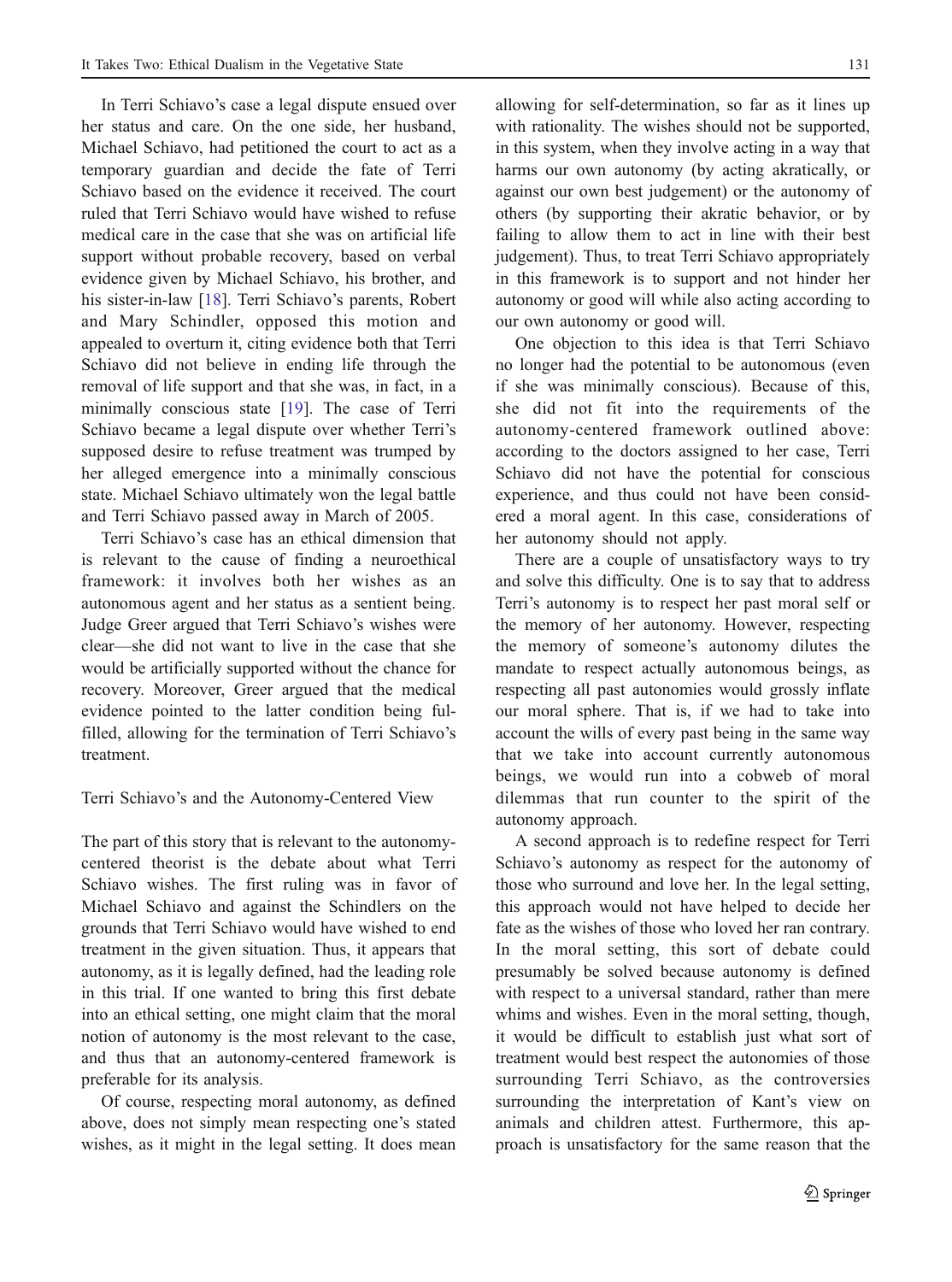treatment of animals in Kantian theory is unsatisfactory: it seems that Terri Schiavo deserves direct, rather than indirect, moral status because the latter is circumstantial. The intuition that Terri deserves moral treatment is not simply reducible to a psychological predisposition or failure of rationality as it is, perhaps, with intuitions about the dead having moral status: the intuition in Terri's case is that there is a moral level between autonomous agent and rock that is not represented in autonomy-centered theories.

Neither of these solutions fulfils the criteria of helping us to make moral decisions in difficult cases: one option leads us to inflating our moral sphere beyond what we can warrant, and the other leads to a moral impasse where we cannot decide which treatment of Terri Schiavo would best respect those surrounding her. In other words, even if there were a clear way of respecting the autonomy of those who love her, it is counterintuitive to respect Terri Schiavo simply by respecting those who love her; it seems that Terri herself deserves moral treatment, even when in the vegetative state. Either way, the autonomycentered theorist has not given us a satisfactory way of dealing with patients like Terri Schiavo.

#### Terri Schiavo and the Welfare-Centered View

After Terri Schiavo's wishes were established by the courts, the debate over her treatment turned to her ability to experience pleasure and pain. The Schindlers countered the ruling to remove Terri Schiavo's feeding tube with purported evidence of Terri Schiavo's sentience on film. The Schindlers were claiming that Terri Schiavo had the capacity to experience life, which would trump the court ruling because Terri's purported wishes only covered the non-sentient condition. Despite these claims by the Schindlers, the doctors working with Terri Schiavo argued that because of the extent of damage to her brain, Terri Schiavo was unable to have conscious experience.

If the welfare-centered theorist wanted to establish the priority of their view in the Terri Schiavo case, they would have the same problem of establishing that Terri Schiavo has sentience, at least in latent form. While this is still in dispute among cognitive theorists, the prevailing view at the time was that Terri Schiavo did not have the capacity for sentience. This does not exclude the welfare theorist, though, because moral calculations include the welfare of all sentient beings, and as Terri Schiavo's treatment may have an affect on the welfare of others, it should be considered. The welfare-centered theorist weighs the many pleasures and pains potentially caused by the different options to determine which action would bring about the most welfare—in this case, the elongation or termination of Terri Schiavo's treatment.

Unlike the autonomy-based theorist, the welfare account has a straightforward way of determining the relevant affect of Terri Schiavo's treatment on others. Like the autonomy-centered theorist, though, the welfare-centered theorist faces the obstacle of moral intuition: an objection to this approach is that it gives no limitations on how to treat Terri Schiavo if she cannot experience pleasure or pain. Just as in the autonomy-centered case, there is a lingering intuition that there is a moral difference between a nonsentient but living human and a rock. There seems to be some remaining value or dignity to Terri Schiavo, even if forever non-conscious, that distinguishes her from an already dead one. Of course, it is difficult to tell if this intuition has any justification. One can, of course, imagine a fictional scenario where a group of people develop an unhealthy obsession for Terri Schiavo's case and, convinced that she is conscious, insist on dressing her up and wheeling her around to various formal dinners, tea parties, talks, etc. to make her case. One might object to such activity being sanctioned by the welfare-centered theorist (in the case that there is an at least mild benefit to total welfare), but this is just to object to the central idea that the welfare-centered theorist holds: only welfare, not autonomy, (expressed here as a preformed request to refuse treatment) has intrinsic value. Thus, if one takes issue with the vegetative case, it is because of distrust in the claim of exclusive intrinsic value.

# A Summary of the Two Approaches

Neither the autonomy nor welfare-centered theorist gives us a satisfying account of how to treat patients who do not have the capacity for consciousness. Both accounts collapse into different forms of benefiting the collective. These solutions arise from Terri Schiavo's particular status as being in a persistent vegetative state, which means that she has no capacity for consciousness, and thus for neither autonomy nor sentience. In conclusion, Terri Schiavo would not have been given moral treatment in either of the moral frameworks that I have surveyed.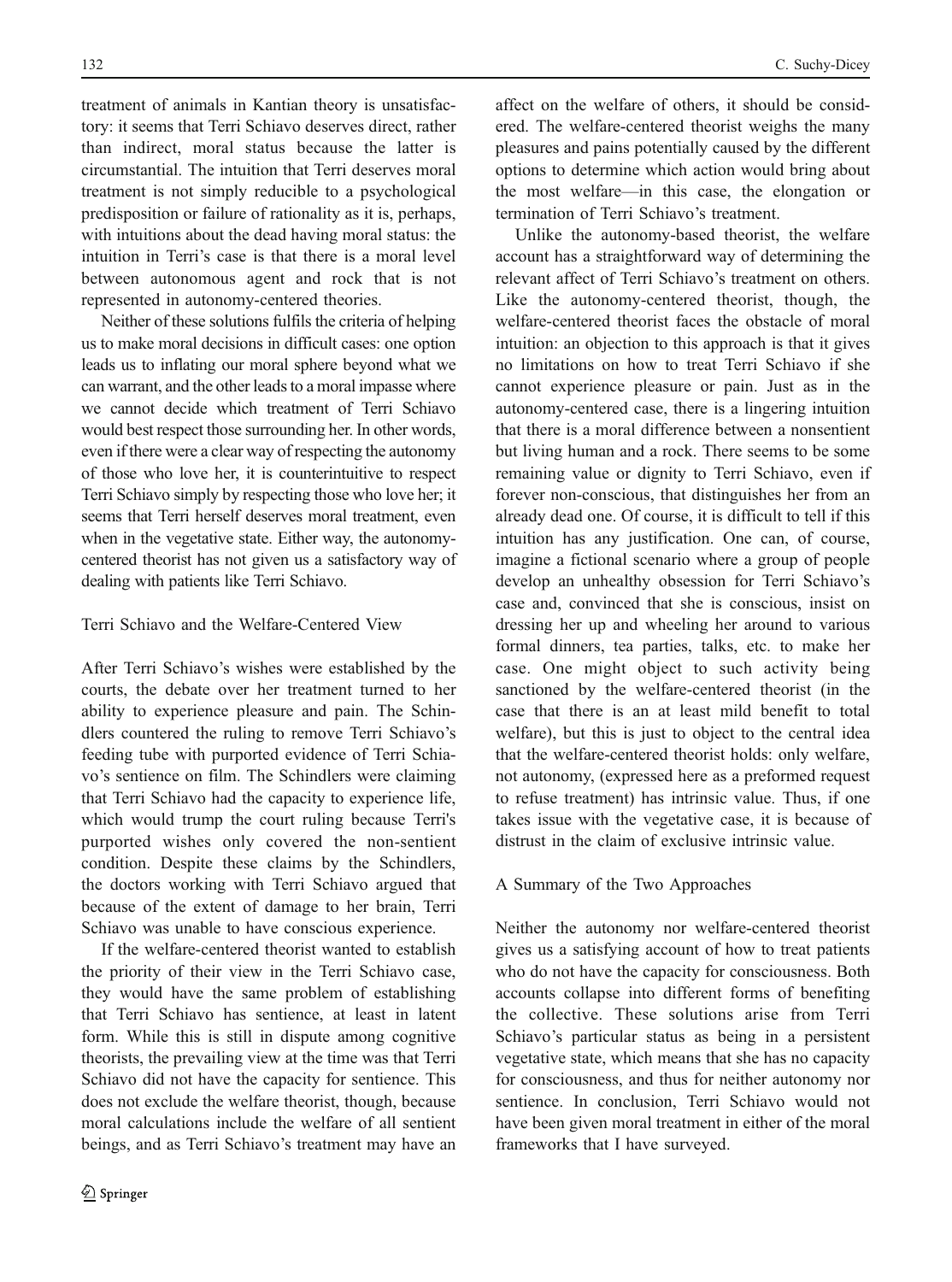Perhaps one thing pushing our moral intuitions against these moral frameworks in Terri Schiavo's case is the question of whether she is really in a persistent vegetative state. Despite the doctors' assurances to the contrary, we may retain doubts as to Terri Schiavo's status because of the gross epistemological limitations in determining her state. This doubt would be warranted as many diagnoses of persistent vegetative state have been incorrect, especially in the case of blind patients, such as Terri Schiavo. Furthermore, because the minimally conscious state is still in its beginning stages of clinical diagnosis, we cannot be sure that the analysis of a few doctors is correct, especially when their findings are disputed. Thus, one source of our moral repugnance may be our fear that Terri Schiavo was, or had the potential to be, a conscious being who deserved our moral respect. It may be because we are not sure about Terri's status, given the epistemological gap, that we are unsatisfied with the suggestions for her care supplied by the autonomy and welfare-centered moral frameworks. If this doubt hinders our ability to fairly judge these moral frameworks, then we need a case where the patient has the potential for consciousness to determine their plausibility. Lauren Richardson is such a case.

# Case Two: Lauren Marie Richardson

The case of Lauren Marie Richardson is much like that of Terri Schiavo: about a year after Terri Schiavo's death, Lauren overdosed on heroin at the age of twenty-one while pregnant, and emerged from her coma into a vegetative state. The mother and guardian of Lauren Richardson, Edith Towers, claims that Lauren had stated her wish to end treatment if she had no chance of recovery. Lauren's father, Randy Richardson, is using the full force of the epistemological gap together with new medical evidence to show that Lauren Richardson has a chance at recovery.

Some of the evidence presented by Randy Richardson was not available at the time of Terri Schiavo's ruling. Most powerful is the reversal of the persistent vegetative state for Amy Pickard, a South African woman who also overdosed on heroin while pregnant, by giving Amy a sleeping pill, Zolpidem. Amy Pickard is now able to stand and breathe on her own, and appears to be conscious of her surroundings [[20](#page-11-0)]. Thus, a similar treatment for Lauren Richardson could result in her safe removal from artificial life support, negating the application of her stated wishes.

The autonomy-centered theory, at least the way that I have characterized it, would be able to include Lauren Richardson as someone who deserves moral status because she has potential moral agency. Thus, according to this theory, we should always act in a way that respects Lauren's autonomy. However, the autonomy-centered theorist is faced with a new layer of epistemic difficulty: not whether the patient is conscious or not, but the content of the patient's consciousness. This is the difficulty of figuring out what Lauren's autonomous wishes are (or should be) in the current case. One apparent option would be to respect Lauren's past stated wishes, which, according to her mother, were to be taken off of any form of life support. If these wishes apply to Lauren's case, this could be enough reason to grant Lauren Richardson a reprieve from medical care. However, first, when Lauren made this decision she was probably unaware that she could be in a condition of requiring life support as a temporary measure and, second, even if Lauren had given an applicable directive respecting Lauren's autonomy seems like it would be better carried out by waiting until she is able to express her autonomy. We would certainly wait if someone were asleep or was temporarily paralyzed, which are morally similar cases in this framework. Thus, the autonomy-centered theorist is either stuck making an uncertain decision or in a moral standstill until patients like Lauren "wake up".

The welfare-centered theorist would decide how to treat Lauren with the same procedure used in Terri's case: solely on the basis of how much pain or pleasure would result from each treatment. The welfare-centered theorist is not concerned with Lauren Richardson's stated wishes but with maximizing welfare, which may or may not require respecting Lauren's wishes. In other words, if Lauren were a practicing Catholic, like the family of Karen Quinlan who found even life-saving technology repugnant in certain cases, her wishes to be removed from medical care could be ignored by the welfare-centered theorist. For the same reasons given above, although the welfare-centered theorist has a more straightforward method for solving ethical cases, it is one that runs contrary to our actual moral views: that how we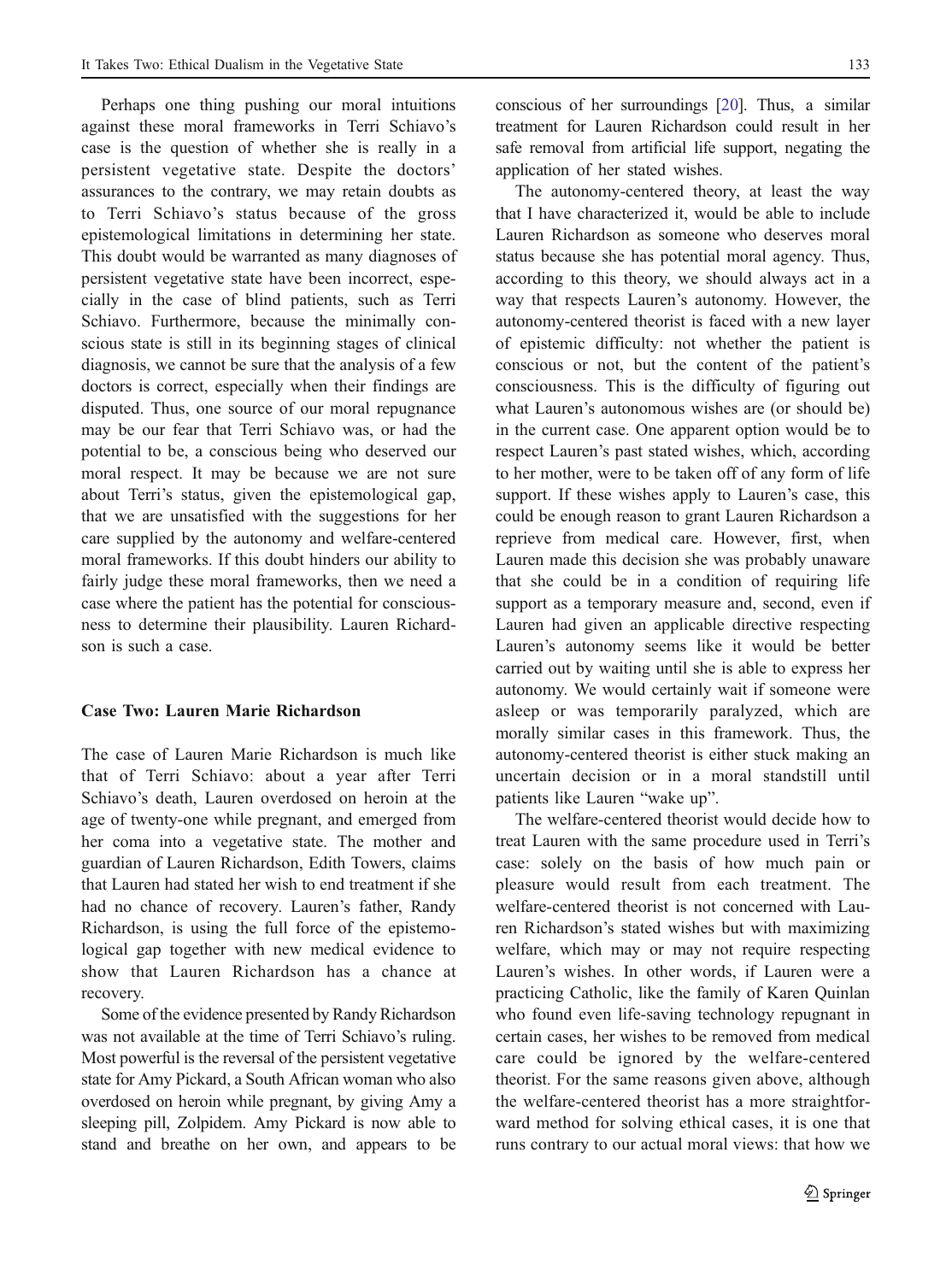live our lives should be, at least in some cases, up to us.

The case of Lauren Richardson shows the tension between the autonomy and happiness-centered theorists in a crisper light: the autonomy-centered theorist is sometimes left without a moral judgment in cases where one seems necessary, either because the subject is left out of the moral equation or the equation is just too difficult to determine; whereas the welfarecentered theorist always has a moral judgment but welfare's reach extends beyond the scope that we would grant it. That is, the autonomy-centered theory does not say enough, whereas the welfare-centered theory says too much. These problems with the individual theories have been brought up long before this paper, notably in the issue of animal rights, but I find that the vegetative state provides a case that more lucidly exposes the insufficiency in the monist accounts. However, when considered together in a dualist framework, I will argue, the deficiencies of these theories balance out.

# Ethical Dualism

Ethical dualism asserts that there is more than one type of intrinsic value, and that these intrinsic values should be implemented depending on the context of the moral decision. Importantly, these intrinsic values are irreducible to each other because they are on parallel scales of measurement, much like the purported dualism of mental and physical properties, and thus they cannot be directly compared. If there were a mother-of-all-values that encompassed both autonomy and welfare, then the two could be compared on that scale, but I suggest the implementation of dualism until such a value is discovered. Thus, the dualist's greatest problem is to explain how irreducible intrinsic values can be used together in an ethical theory, particularly when they appear to give different suggestions for the same moral situations.

Using this approach of ethical dualism, a new neuroethical framework could include both autonomy and welfare-centered views. Enticing about the autonomy-centered view is the respect for others as autonomous agents, rather than as vessels for our own interests. Enticing about the welfare-centered view is the focus on what seems to be the most basic value for humans: welfare. A dualist framework recognizes the value of including both while allowing each their own domain: the autonomy-centered view would apply to all of those creatures with both autonomy (or potential autonomy) and sentience (or potential sentience), and the welfare-centered view would apply to all of those creatures with sentience alone. Those creatures, if any, who have autonomy without sentience are not included in my view. This may seem contradictory as it indicates (accurately) that in my view, autonomy without the potential for experiencing welfare is not valuable, giving priority to welfare. However, I hold only that the ability to experience welfare is a precondition for the value of autonomy, and not the basis of its value in a way that would make autonomy reducible to welfare.

# Who Has Moral Status?

When considering whether someone has moral status in ethical dualism, one should use the weaker of the two requirements: the subject must be sentient, or able to experience pain and pleasure. If the dualist includes all those with sentience, they can be sure that both classes covered by the dualist framework have full representation.

How Should Those with Moral Status Be Treated?

When deciding how to treat a being with moral status, it is important to first take into account the relevant sphere: if the creature is able to have pleasure and pain but is not autonomous, its autonomy need not be taken into account, and all decisions can be made with respect to welfare. If the creature is autonomous, then both its welfare (as part of the total welfare) and its autonomy (as one of many with autonomy) should be considered, depending on the relevance to the case at hand.

In Lauren's case, she has moral status because she has some potential for consciousness, and thus both autonomy and sentience. Although Lauren Richardson cannot express her autonomy, she is not in moral limbo because her status as a potentially sentient being is still intact. That is, we know that Lauren is both potentially sentient and potentially autonomous, but although sentience can be respected in a general way, respect for autonomy requires particular directives; because we do not have an applicable mandate for Lauren about refusing care, and we have no way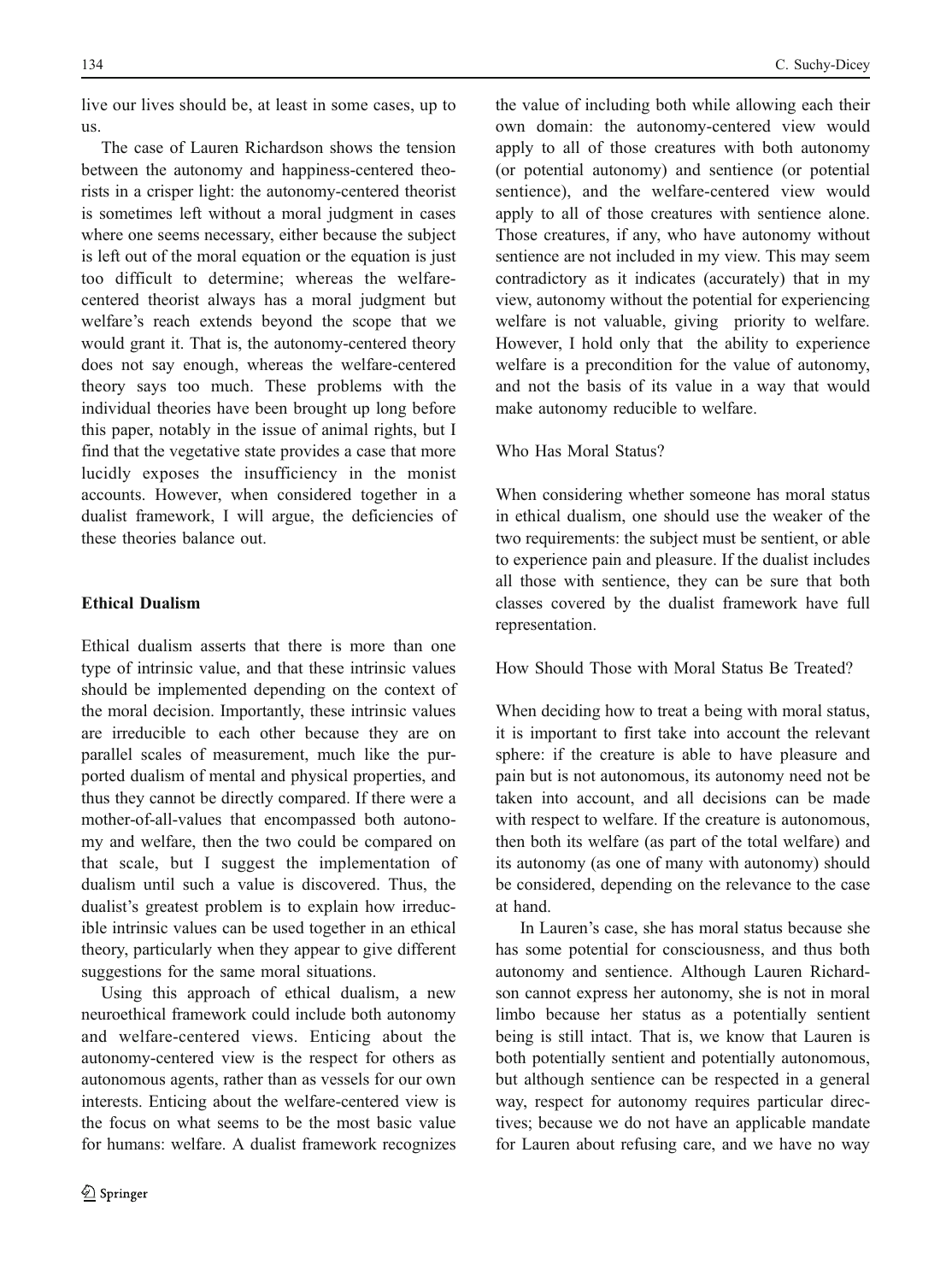of knowing when we will receive new information from Lauren about her own wishes, we must minimally treat her as a being with sentience until we have some indication of her particular autonomous wishes. Importantly different from the welfarecentered view, this view covers the case in which Lauren Richardson is able to express her views (or in which her past expressed views apply). Thus, the problems with Lauren being outside of the directives of moral law (from the autonomy-centered theory) and with her wishes being cast aside (by the welfarecentered theory) are both answered by an approach that takes into consideration both her autonomy and the general good.

How Should We Adjudicate Moral Dilemmas?

One problem with this approach is determining which of the two values, autonomy or welfare, will win out when the two are in conflict. As stated above, the two intrinsic values are irreducible, which means that they cannot be compared on the same scale of measurement. However, they can be assessed as more or less pragmatic for the case at hand. In many cases, when the patient is able to express his or her own autonomy it should trump assessments of welfare: while respecting autonomy can add to an individual's welfare, the opposite is less likely to be true (taking away autonomy is more often contrary to the welfare of the individual). So long as there is a margin of error in assessing anyone's welfare, it makes pragmatic sense to side with his or her autonomous wishes.

Against dualism, there are clear cases where both autonomy and welfare can be sacrificed for the sake of the other. For example, autonomy can be at least partially sacrificed for general welfare when it is destructive either of itself or of the autonomy of others (such as for sex offenders or heavy drug users); welfare can be at least partially sacrificed for autonomy if the payoff to welfare is small and the demands on autonomy are large (such as for scapegoats). Thus, the "kinks" of moral dualism have yet to be fully worked out, but I contend that its ability to supply us with moral directives, at least in the vegetative state, is superior to that of the monist approach.

I view dualism as a necessary compromise between two views that do not properly capture our ethical interests: both autonomy and welfarecentered views fall short when we look at fringe cases, such as those found in consciousness studies. Thus, some compromise is required, and dualism seems to me to be the best option.

# In Sum

The cases of Terri Schiavo and Lauren Richardson force us to review our acceptance of exclusivity when applied to either autonomy or welfare; our moral intuitions in both cases balk at the advice of these theories. However, Terri Schiavo's case is a lesson in the fair use of moral intuition as a testing ground for moral frameworks: this case demonstrates the need for epistemological certainty with regard to ascribing the persistent vegetative state, rather than the minimally conscious state, to injured patients. This need comes about because our role as arbiter of the patient's particular will relies on the patient having no potential for recovery from the vegetative state. In this case, our moral intuition may simply be resisting the medical advice that Terri Schiavo has no hope for recovery. In the Lauren Richardson case, we are free to forget these worries as we assume that Lauren Richardson has the chance for recovery, and is thus is a positive test case for the autonomy and welfare-centered theories. In the Lauren Richardson case, however, we find the same problems arising: autonomy-based theories do not cover enough moral ground, and welfare-based theories allow too much.

To solve these problems, one need only take on the suggestion of ethical dualism: dualism combines these theories by taking on both intrinsic values. By using both intrinsic values, the faults of each theory are checked by the other. Autonomy-based theories are no longer forced to choose one of two extremes (moral status as all or nothing) because a human or animal can have one of two levels of moral status, sentience or autonomy. Similarly, welfare-based theories are no longer bound to the limitless control of welfare: the importance of autonomy keeps in check our ability to use individuals relentlessly. Thus, autonomy and welfare, when used in a dualist approach, serve to balance each other in a way that pushes the concerns raised by the vegetative state back onto reasonable moral ground.

In conclusion, I propose an adoption of this dualist framework into neuroethics to facilitate the identifi